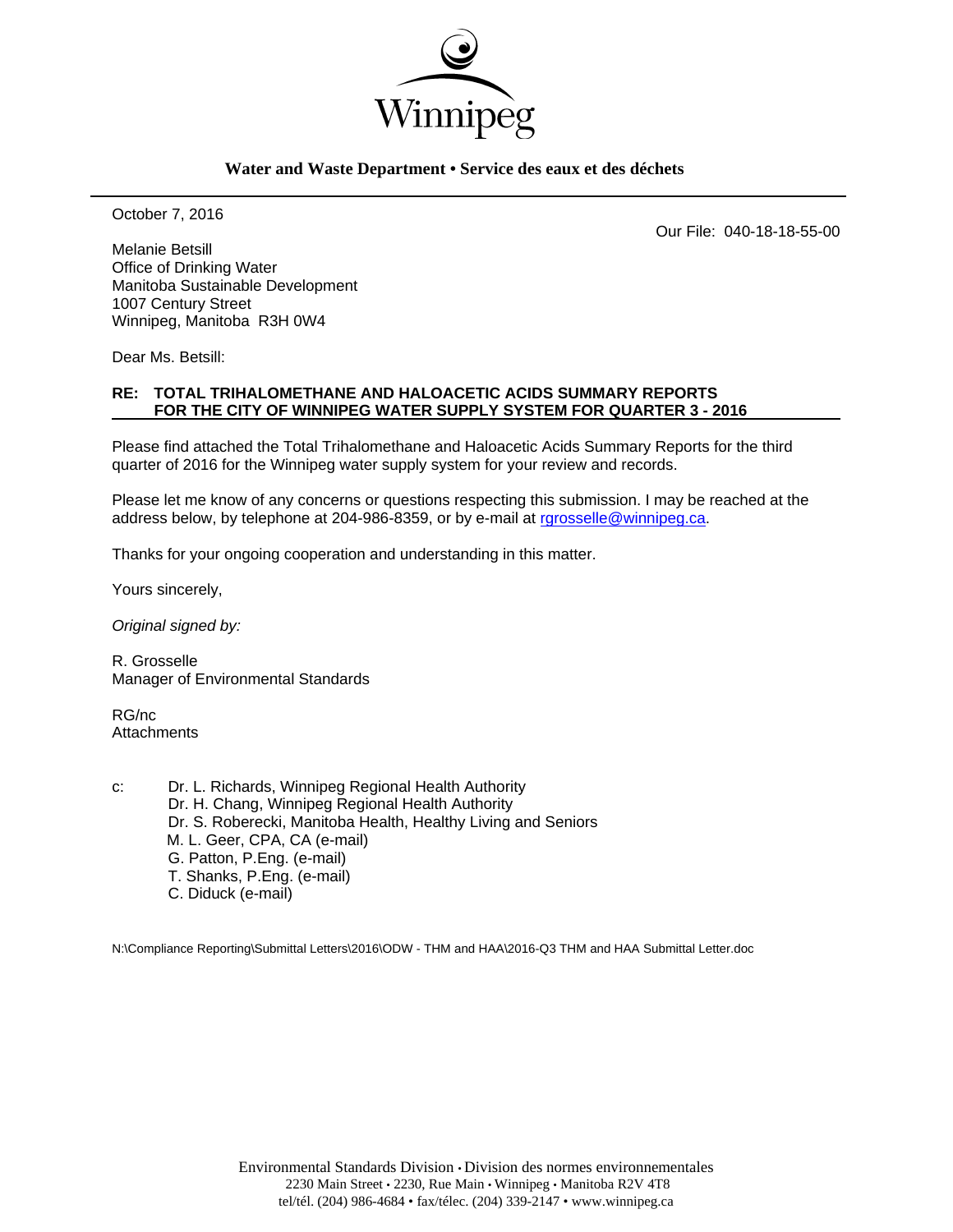## **CITY OF WINNIPEG WATER AND WASTE DEPARTMENTENVIRONMENTAL STANDARDS DIVISION**

## Total Trihalomethane Summary Report

**Reporting Period: Quarter 3 2016**

**License: PWS-09-412-01**

|                             | <b>DISTRIBUTION SYSTEM THM RESULTS (ug/L)</b> |              |       |              |              |              |  |
|-----------------------------|-----------------------------------------------|--------------|-------|--------------|--------------|--------------|--|
| <b>ISAMPLE DATE</b>         | <b>WC-12</b>                                  | <b>WC-06</b> | NW-05 | <b>NE-09</b> | <b>SE-07</b> | <b>SW-08</b> |  |
| Monday, November 02, 2015   | 17                                            | 15           | 21    | 20           | 19           | 16           |  |
| Monday, February 01, 2016   | 11                                            | 10           | 10    | 13           | 11           | 10           |  |
| Monday, May 24, 2016        | 21                                            | 22           | 24    | 23           | 23           | 21           |  |
| Monday, August 22, 2016     | 40                                            | 49           | 45    | 43           | 43           | 41           |  |
| <b>IRUNNING AVERAGE THM</b> | 22                                            | 24           | 25    | 25           | 24           | 22           |  |

COMMENTS: May 24, 2016 and August 22, 2016 samples were analyzed by contract lab.

NS - NO SAMPLENR - NO RESULT

Methodology

Trihalomethanes analyzed by GC-ECD, Standard Methods for the Examination of Water and Waste Water, 21'st Edition, Method 6232 Effective May 2016, analysis of Volatile Organic Compounds is by Headspace GC-MS, EPA Methods 5021A and 8260C.

| Report Compiled by:                                                                                                             | H.Demchenko | Approved in LIMS by: | C.Diduck        |  |
|---------------------------------------------------------------------------------------------------------------------------------|-------------|----------------------|-----------------|--|
|                                                                                                                                 |             |                      |                 |  |
| File: WQR4                                                                                                                      |             | Date Approved:       | October 5, 2016 |  |
| N:\Environmental Standards\Analytical Services\WQ Data\Routine Water Quality\2016\Quarterly THM\[Quarterly THM 2016.xlsx]THM Q3 |             |                      |                 |  |